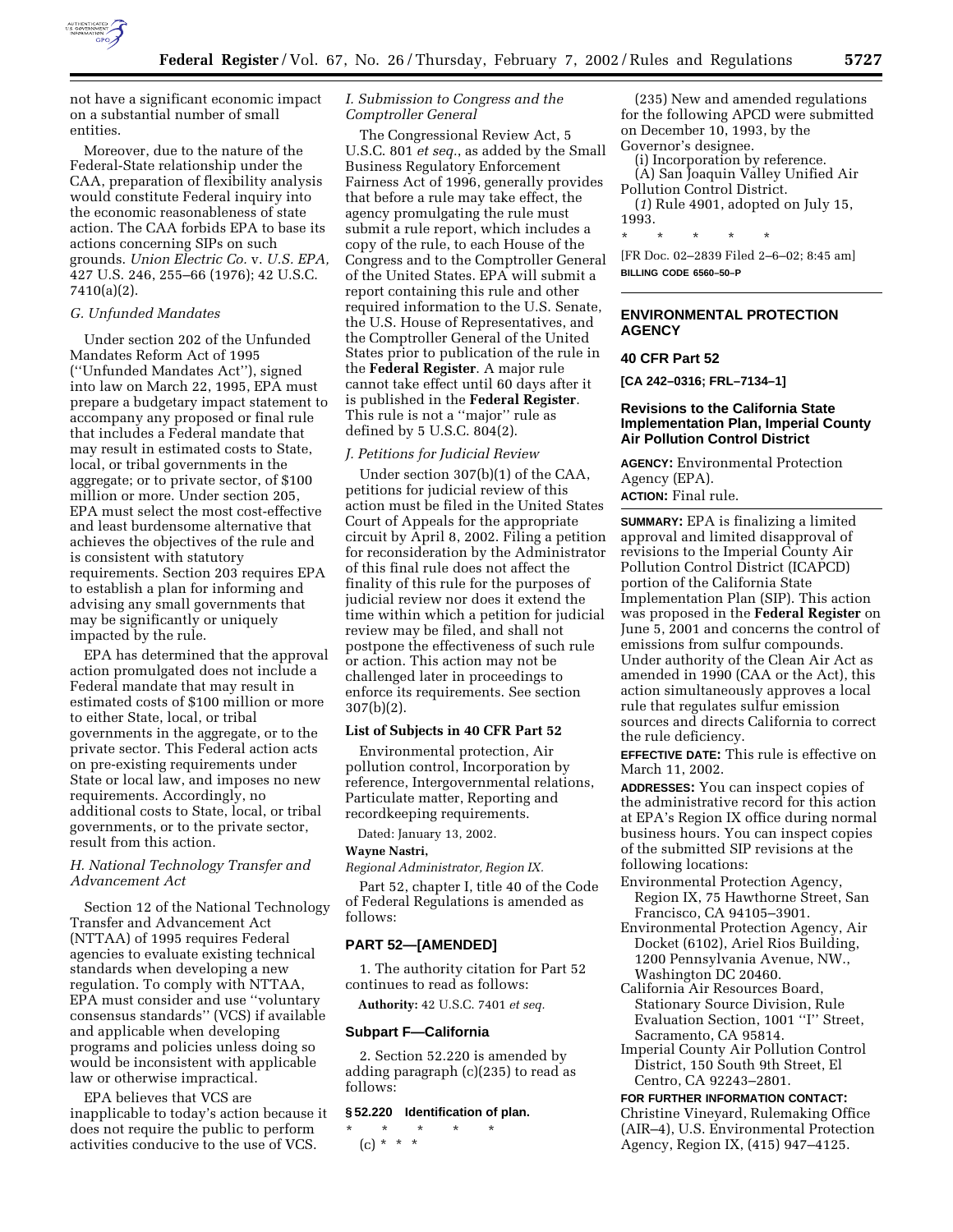# **SUPPLEMENTARY INFORMATION:**

Throughout this document, "we," "us" and ''our'' refer to EPA.

## **I. Proposed Action**

On June 5, 2001 (66 FR 30145), EPA proposed a limited approval and limited

disapproval of the following rule that was submitted for incorporation into the California SIP.

| Local agency  | Rule No. | Rule title                                            | Adopted  | Submitted |
|---------------|----------|-------------------------------------------------------|----------|-----------|
| <b>ICAPCD</b> |          | 405   Sulfur Compounds Emission Standards, Limitation | 09/14/99 | 05/26/00  |

We proposed a limited approval because we determined that this rule improves the SIP and is largely consistent with the relevant CAA requirements. We simultaneously proposed a limited disapproval because some rule provisions conflict with section 110 and part D of the Act. Specifically, the rule lacks recordkeeping requirements for sources subject to the rule.

Our proposed action contains more information on the basis for this rulemaking and on our evaluation of the submittal.

# **II. Public Comments and EPA Responses**

EPA's proposed action provided a 30 day public comment period. During this period, we received no comments.

## **III. EPA Action**

No comments were submitted and our assessment of the rule as described in our proposed action has not changed. Therefore, as authorized in sections 110(k)(3) and 301(a) of the Act, EPA is finalizing a limited approval of the submitted rule. This action incorporates the submitted rule into the California SIP, including those provisions identified as deficient. As authorized under section 110(k)(3), EPA is simultaneously finalizing a limited disapproval of the rules. Sanctions will not be imposed under section 179 because this is an attainment area for Sox and not a required submittal. Note that the submitted rule has been adopted by the ICAPCD, and EPA's final limited disapproval does not prevent the local agency from enforcing it.

#### **IV. Administrative Requirements**

## *A. Executive Order 12866*

The Office of Management and Budget has exempted this regulatory action from Executive Order 12866, entitled ''Regulatory Planning and Review.''

## *B. Executive Order 13211*

This rule is not subject to Executive Order 13211, ''Actions Concerning Regulations That Significantly Affect Energy Supply, Distribution, or Use'' (66 FR 28355 (May 22, 2001)) because it is not a significant regulatory action under Executive Order 12866.

### *C. Executive Order 13045*

Executive Order 13045, entitled Protection of Children from Environmental Health Risks and Safety Risks (62 FR 19885, April 23, 1997), applies to any rule that: (1) Is determined to be ''economically significant'' as defined under Executive Order 12866, and (2) concerns an environmental health or safety risk that EPA has reason to believe may have a disproportionate effect on children. If the regulatory action meets both criteria, the Agency must evaluate the environmental health or safety effects of the planned rule on children, and explain why the planned regulation is preferable to other potentially effective and reasonably feasible alternatives considered by the Agency.

This rule is not subject to Executive Order 13045 because it does not involve decisions intended to mitigate environmental health or safety risks.

#### *D. Executive Order 13132*

Executive Order 13132, entitled Federalism (64 FR 43255, August 10, 1999) revokes and replaces Executive Orders 12612, Federalism and 12875, Enhancing the Intergovernmental Partnership. Executive Order 13132 requires EPA to develop an accountable process to ensure ''meaningful and timely input by State and local officials in the development of regulatory policies that have federalism implications.'' ''Policies that have federalism implications'' is defined in the Executive Order to include regulations that have ''substantial direct effects on the States, on the relationship between the national government and the States, or on the distribution of power and responsibilities among the various levels of government.'' Under Executive Order 13132, EPA may not issue a regulation that has federalism implications, that imposes substantial direct compliance costs, and that is not required by statute, unless the Federal government provides the funds necessary to pay the direct compliance costs incurred by State and local governments, or EPA consults with State and local officials early in the process of developing the proposed regulation. EPA also may not issue a regulation that has federalism

implications and that preempts State law unless the Agency consults with State and local officials early in the process of developing the proposed regulation.

This rule will not have substantial direct effects on the States, on the relationship between the national government and the States, or on the distribution of power and responsibilities among the various levels of government, as specified in Executive Order 13132, because it merely acts on a state rule implementing a federal standard, and does not alter the relationship or the distribution of power and responsibilities established in the Clean Air Act. Thus, the requirements of section 6 of the Executive Order do not apply to this rule.

# *E. Executive Order 13175*

Executive Order 13175, entitled ''Consultation and Coordination with Indian Tribal Governments'' (65 FR 67249, November 6, 2000), requires EPA to develop an accountable process to ensure ''meaningful and timely input by tribal officials in the development of regulatory policies that have tribal implications.'' ''Policies that have tribal implications'' is defined in the Executive Order to include regulations that have ''substantial direct effects on one or more Indian tribes, on the relationship between the Federal government and the Indian tribes, or on the distribution of power and responsibilities between the Federal government and Indian tribes.''

This final rule does not have tribal implications. It will not have substantial direct effects on tribal governments, on the relationship between the Federal government and Indian tribes, or on the distribution of power and responsibilities between the Federal government and Indian tribes, as specified in Executive Order 13175. Thus, Executive Order 13175 does not apply to this rule.

Moreover, in the spirit of Executive Order 13175, and consistent with EPA policy to promote communications between EPA and tribal governments, EPA specifically solicited comment on the proposed rule from tribal officials.